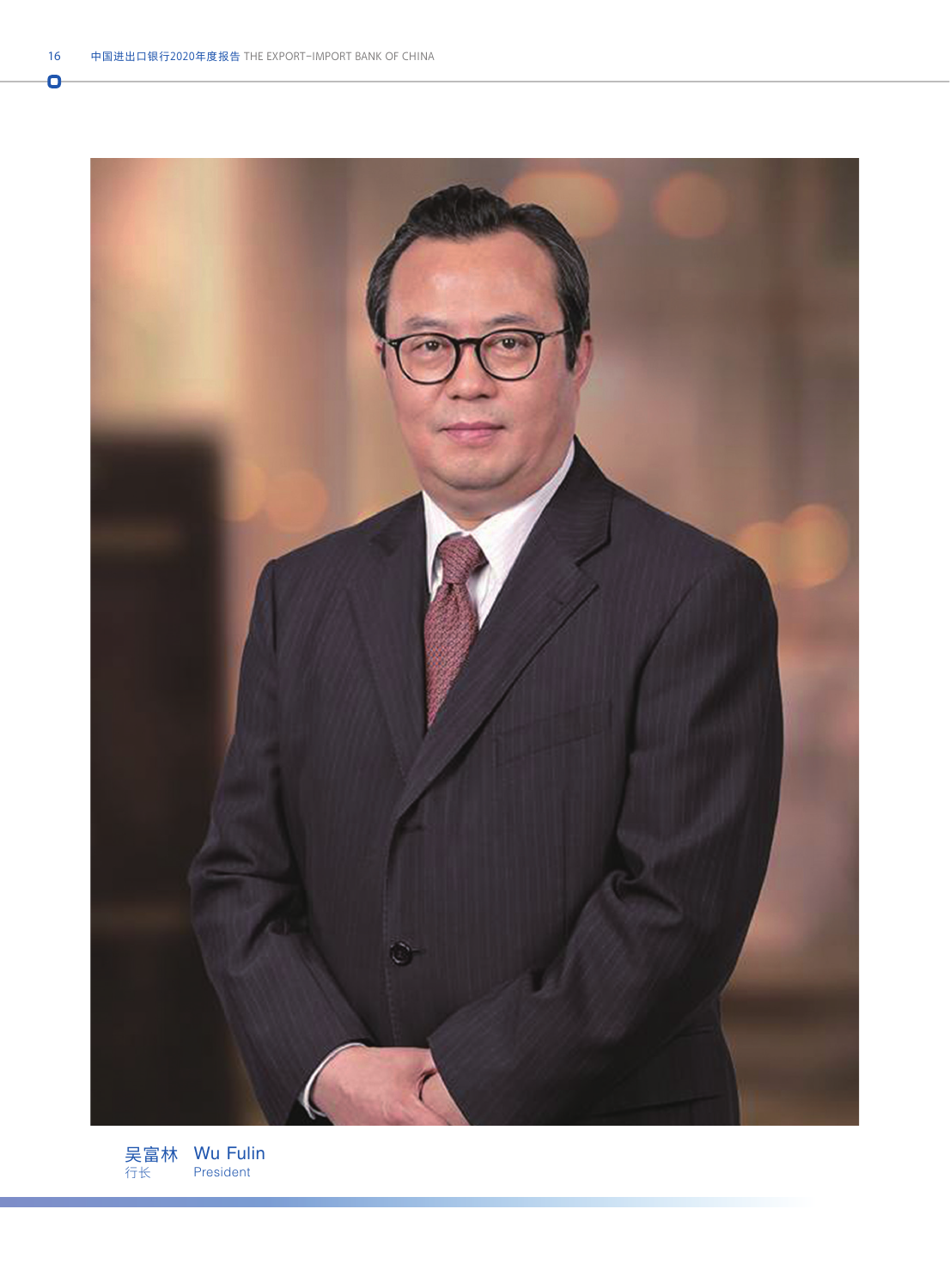o

# **行长致辞** MESSAGE FROM THE PRESIDENT

2020年,进出口银行坚决贯彻党中央国务院决策部署,积极服务统筹疫情防控和 经济社会发展,加大信贷投放力度,精准有效支持实体经济,全力服务"六稳""六 保",政策性金融职能作用进一步提高。截至2020年末,全行表内外资产超过5万亿 元,同比增长超10% ;本外币贷款余额约4.3万亿元,同比增长超13%。不良贷款率 1.62%,连续三年下降。国际信用评级继续与中国主权评级一致。

#### 抓落实,履行职责使命展现新作为。

支持打赢疫情防控阻击战,落实国家应对疫情金融政策,积极投放人民银行再贷款,对困难中小微企业实施延期还本付 息。发行抗疫金融债、抗疫复产主题债,为防疫抗疫、复工复产提供坚实资金保障。大力开展普惠金融服务,发放转贷 款近千亿元,有效缓解小微企业"融资难""融资贵"。重视扶持民营企业发展,民营企业信贷余额增速明显高于全行信 贷增速。积极响应二十国集团缓债倡议,全面落实符合倡议要求的缓债申请,支持最贫困国家应对疫情挑战。

#### 强优势,畅通国内国际双循环取得新成效。

贷款投放向外贸产业进一步倾斜,畅通供需循环,助力企业保订单、保履约、保市场。积极开展专项转贷款业务,开展 供应链金融服务,让政策性金融活水精准"滴灌"外贸企业,维护全球产业链供应链稳定畅通。支持海外仓、跨境电商 贸易新业态新模式,促进对外贸易创新发展。创新金融产品和服务,主动参与广交会、服贸会、进博会,推动扩大进出 口,加快构建国内国际双循环。超额完成外贸产业贷款新增和投放任务,为外贸进出口回稳向好作出积极贡献。

### 当先导,服务国家建设和重点领域迈出新步伐。

持续聚焦重点领域和薄弱环节,对接国家创新驱动发展战略,增加中长期信贷投放,促进创新链整体效能增强。推动制 造业高质量发展,支持企业打好关键核心技术攻坚战,年末制造业贷款同比增长近20%。以国家区域战略为指引,合理 统筹信贷资源摆布,支持长三角、粤港澳大湾区、京津冀等重要地区经济发展。开展绿色金融,通过信贷支持与股权投 资等方式,推动"一带一路"建设与绿色发展融合共进。

## 练内功,提升公司治理和经营管理实现新突破。

积极推进公司治理现代化,加强制度建设,优化工作机制,促进经营提质增效。向管理要效益,强化预算刚性约束,出 台多项增收节支措施,提升综合收益水平,实现全年财务可持续。大力发展金融科技,抢抓IT蓝图建设,为业务发展提 供强有力支撑。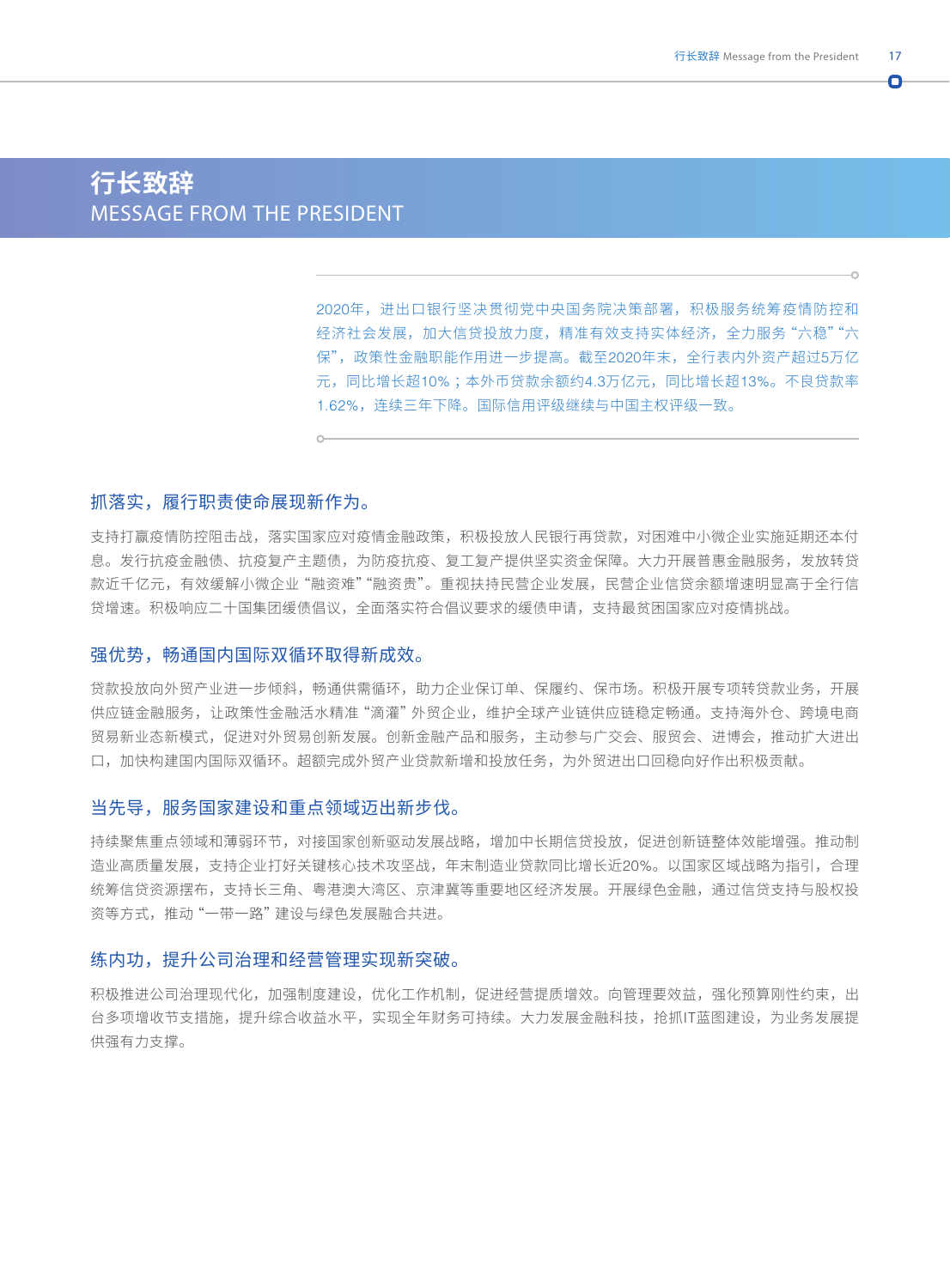# 守底线,防控化解风险得到新加强。

坚持底线思维,完善风险防控化解措施,积极发挥条线牵头统筹作用。健全风险预警体系,加强风险监测、排查和预警 力度,优化风险台账管理。加大境外债务风险管控力度,完善国别风险防控体系,提升重点国别、重大事件监测预警力 度。跟踪落实监管整改任务,强化内控合规建设。实施重点项目攻坚,大力开展不良资产化解和已核销资产"抢救"工 作,降低不良贷款率,实现风险防控攻坚战三年规划目标。

# 展望

Ō

大道至简,实干为要。2021年是我国经济社会"十四五"规划开局之年,更是我党成立100周年大庆之年,做好进出口 银行工作意义重大、责任重大。进出口银行将在党中央国务院的坚强领导和有关部委的大力支持下,再接再厉、担当作 为,为服务国家建设和实体经济发展作出更大贡献,以优异成绩迎接建党100周年。

 $\frac{1}{2}$  ,  $\frac{1}{4}$ 

中国进出口银行行长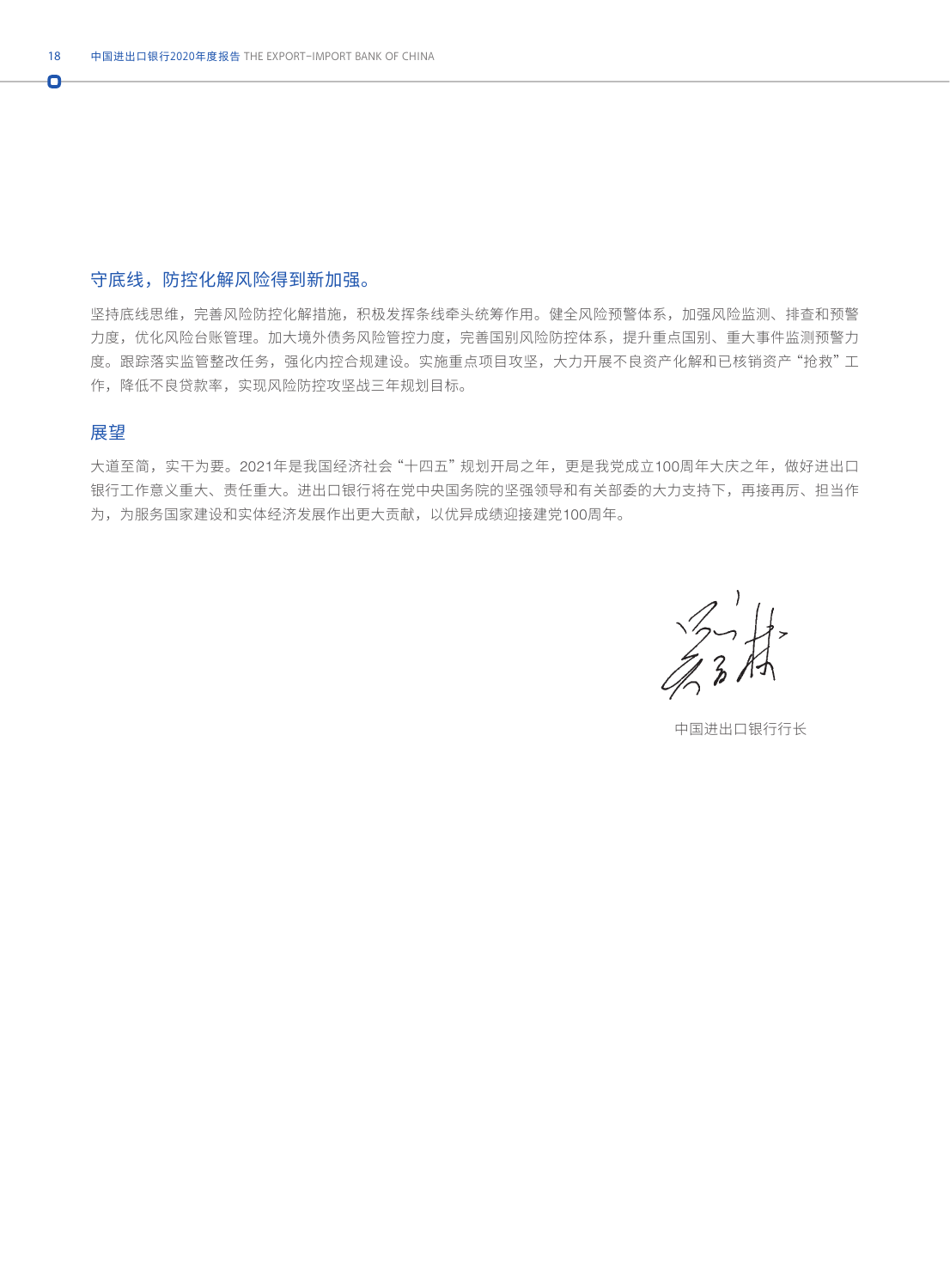n

In 2020, we at the Export-Import Bank of China fully implemented the major decisions made by the CPC Central Committee and the State Council, made coordinated efforts to control COVID-19 and advance China's economic and social development, and increased credit supply to support the real economy in a targeted and effective way. We spared no effort to help boost stable performance in key sectors and fulfilled our responsibilities as a policy bank. As of the end of 2020, the Bank's total on- and off-balance sheet assets exceeded RMB5 trillion, a year-on-year growth of more than 10%. Its balance of Renminbi and foreign currency loans surpassed RMB4.3 trillion, a year-on-year increase of over 13%. The Bank's non-performing loan ratio stood at 1.62%, dropping for three consecutive years. The Bank's international credit ratings have remained the same as China's sovereign ratings.

## Breaking new ground through fulfillment of our mission and responsibilities

 $\circ$ 

We provided financial support to COVID-19 response efforts, implemented the government's overall pandemic response financial policies, made good use of the re-lending quota provided by the People's Bank of China (PBC) and postponed debt repayment by struggling micro, small and medium-sized enterprises. We issued financial bonds on COVID-19 control and special bonds for resuming production, thus providing solid financial support for COVID-19 response and the reopening of the economy.

We increased inclusive finance services and provided onlending loans totaling almost RMB100 billion. This made it easier for micro and small enterprises to access financing and reduced their financing cost. We assisted the development of private enterprises on a priority basis, with the outstanding balance of the Bank's loans provided to private businesses growing faster than its overall credit growth. Actively responding to the G20 Debt Service Suspension Initiative, we gave favourable consideration to all applications made by eligible debtor countries, and this supported the poorest countries in overcoming difficulties caused by COVID-19.

## Leveraging our strengths in boosting dual circulations to facilitate both China's domestic development and its engagement in the global economy

We provided more credit to foreign trade companies to ensure that market supply meets demand and that these companies could secure orders, deliver goods, and maintain market share. We provided foreign trade enterprises with policy-based financing in a targeted manner. We carried out special onlending and supply-chain financial services to keep the global industrial chain and supply chain stable and unimpeded. We explored new ground to develop foreign trade by supporting new business models including overseas warehousing and cross-border e-commerce.

We developed new financial products and services, participated in China Import and Export Fair, China Beijing International Fair for Trade in Services and China International Import Expo to increase China's exports and imports and boost its domestic development and international economic engagement. We exceeded the target in terms of the number of foreign trade loans signed and disbursed within the year, thus contributing to stabilizing and promoting both exports and imports.